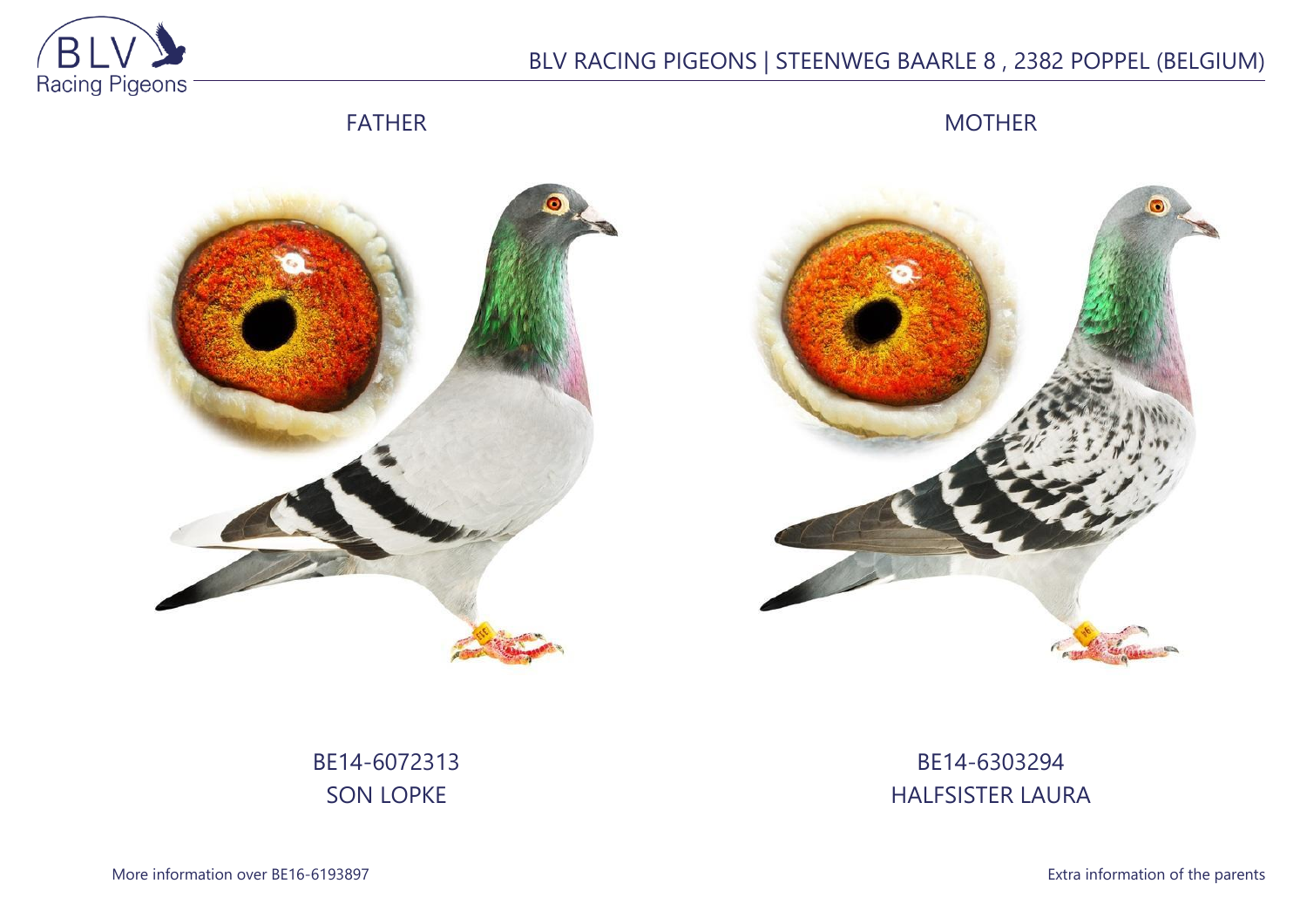

## BLV RACING PIGEONS | STEENWEG BAARLE 8 , 2382 POPPEL (BELGIUM)



| 6072313-14                                                 | Son Lopke                                                                                                                                                                                          |                                                                                                                                                                                                                                                                                        |                                                                                                           |
|------------------------------------------------------------|----------------------------------------------------------------------------------------------------------------------------------------------------------------------------------------------------|----------------------------------------------------------------------------------------------------------------------------------------------------------------------------------------------------------------------------------------------------------------------------------------|-----------------------------------------------------------------------------------------------------------|
| zomerjong<br>6213112-10<br>Nelson<br>kleinzoon Kaashoer    | $V: 6346026-06$<br>Favoriet<br>Rechtstreeks LBJ<br>Geerinckx<br>Vader Black Lady, 2e Nat.<br>Argenton<br>Broer Fast Boy, vader Ace,<br>2e Nat. Asduif<br>M: 6358796-09<br>Vera<br>dochter Kaasboer | $V: 2298053 - 04$<br>Rapido 1<br>Rechtstreeks LBJ Geerinck<br>Vader Just Wait, 1e Nat.<br>M-6202172-04<br>Witpen Bourgeske<br>Rechtstreeks LBJ Geerinck<br>Grootmoeder Acy, 2e Nat.<br>$V: 6335690-98$<br>"KAASBOER" superkweker<br>vader en grootvader van<br>verschillende topduiven | V: 6235626-9<br>Blauw<br>M: 6404318-9<br><b>BLAUW</b>                                                     |
|                                                            | gr moeder 2104519-18<br>2de Nat. Bourges                                                                                                                                                           | M:6111553-09<br>3de Nat. Bourges                                                                                                                                                                                                                                                       | V: 6224270-0<br>Pascal<br>M: 6385691-0<br>Elsie                                                           |
| M: 6023250-12<br>Lopke<br>33e Nat. Zone La Souterra<br>ine | 6177605-08<br>$\overline{V}$<br>Hugo<br>Kleinzoon Kaasboer<br>Noyon 802d -154 pr<br>Toury 786d - 250pr<br>Toury 614d - 169 pr<br>Marne 591d - 97 pr                                                | 37357 duiven<br>$\nabla 6183100-02$<br>Gust<br>zoon Kaasboer<br>Grootvader van<br>M:6108024-03<br>goede kweekduif                                                                                                                                                                      | V: 6335690-98<br>"KAASBOE<br>M: 6345097-00<br>Blauw<br>V: 6344997-0<br>Blauw<br>6364383-0<br>Ħм:<br>Blauw |
| 61e Nat. Zone Argenton<br>97e Nat. Bourges                 | M: 6031765-10<br>Aske<br>1e Asduif Fond Union<br>Antwerpen<br>1e Asduif Flying Club                                                                                                                | $\sqrt{6176146-05}$<br>Zoon KAASBOER<br>Vader van Blauwke 508-09:<br>64° Nat Bourges 37357d                                                                                                                                                                                            | 6335690-9<br>IV:<br>"KAASBOE<br>M: 6407575-9<br>Blauw                                                     |
|                                                            | Antwerpen<br>2e Semi Nat. Blois<br>29e Semi Nat. Vierzon                                                                                                                                           | M6404429-06<br><b>Roziers Walter</b><br>zomerjong                                                                                                                                                                                                                                      | V: 6225246-0<br>Intelegent<br>M: 6246934-0<br>Nike                                                        |

| 6235626-92<br>Blauw<br>6404318-96<br>BLAUW                |
|-----------------------------------------------------------|
| 6224270-08<br>Pascal<br>6385691-07<br>Elsje               |
| 6335690-98<br>"KAASBOER" superkwek<br>6345097-00<br>Blauw |
| 6344997-01<br>Blauw<br>6364383-01<br>Blauw                |
| 6335690-98<br>"KAASBOER" superkwel<br>6407575-97<br>Blauw |
| 6225246-01<br>Intelegente                                 |
| 6246934-04<br>Nike                                        |

#### Bel 99-5007704 M Father New Freddy Geschelpte P. Mathijs Bel 09-5052387 M New Freddy Blauw PEC & Geerinckx 1st national acebird Great Middle Distance KBDB 2010 raced by P. Mathijs Bel 14-6303294 V **R**lauw Chateauroux Geschelpte Co-breeding Gaston Gdaughter "De Van De Wouwer

 $\infty$  $\infty$ 

 $\tilde{\omega}$ 

294

sportstraat 29

2160 Wommelgem

Pedigree for Pigeon: Bel 14-6303294 V

Bel 96-4603915 M



**Hok Van de Wouwer** Melkouwen 8 - 2590 Berlaar (Belgium)

Van de Wormer Kurt

More information over BE16-6193897 Extra information of the parents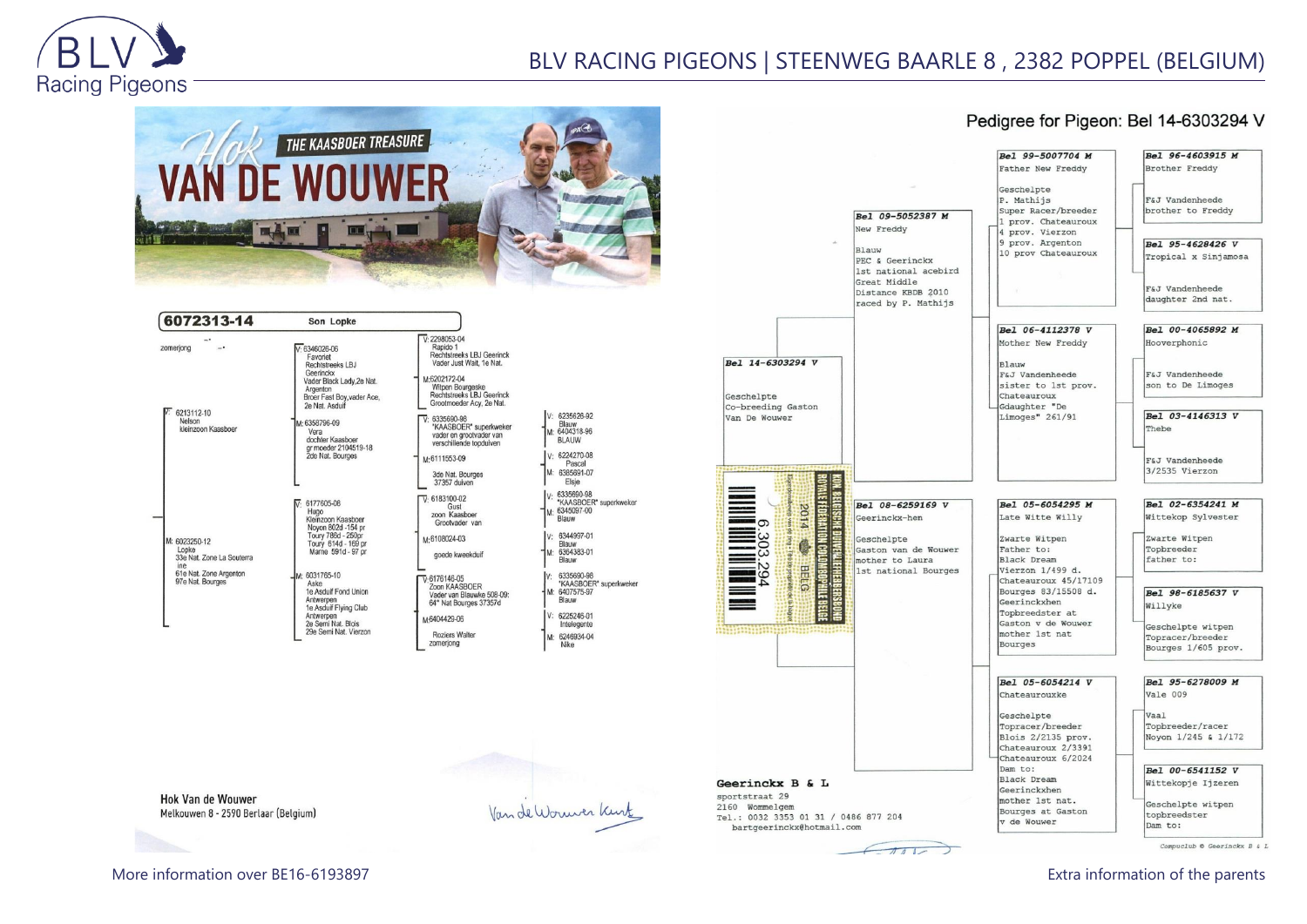

## More information of 6072313/2014

**Never raced, summer youngster 2014** Full brother to 'Ida' 011/13 **49. Nat. Zone Châteauroux - 1,725 birds 2013 / 115. Nat. 12,071 birds 76. Nat. Zone Nevers - 2,453 birds 2013 / 166. Nat. 11,579 birds 89. Nat. Zone Guéret - 2,290 birds 2013 / 313. Nat. 11,894 birds 103. Nat. Zone Issoudun - 3,340 birds 2013 / 261. Nat. 16,615 birds 130. prov. Châteauroux - 2,664 birds / 208. Nat. Zone 4,158 birds - FATHER IS 'NELSON', ORIGINAL GEERINCKX G.CHILD 'KAASBOER'** Half brother to 'Black Lady' **2. Nat. Argenton - 16,383 birds 2. Nat. Zone / 9. Nat. Bourges - 14,598 birds 1. Dourdan - 615 birds … 9. Blois - 1,108 birds** Bred from 'Favoriet' **1. Noyon - 566 birds 3. Noyon - 414 birds** Bred from daughter of 'Kaasboer' **Famous base breeder Gaston Van De Wouwer 'Kaasboer' descendants most impressive victories 3x Olympiad bird … at least 3x 1. Nat. acebird KBDB - MOTHER IS 'LOPKE', BRED FROM 'HUGO' X 'ASKE'** Winner of **33. Nat. Zone La Souterraine YB - 6,618 birds 2012 / 105. Nat. 19,155 birds 53. Nat. Zone Bourges YB - 12,532 birds 2012 / 97. Nat. 33,524 birds 61. Nat. Zone Argenton YB - 8,624 birds 2012 / 298. Nat. 25,949 birds** Bred from 'Hugo', direct son 'Gust' - Grandfather of winner **3. Nat. Bourges 2009 - 37,357 birds** - Grandfather of '134/05' **1. acebird Union Antwerpen 1. acebird De Reisduif Winner of 10x in the best 10%** - Grandfather of 'Lopke' **Winner of 3x top 65 Nat. Zone Father of 3x top 100 Nat. Zone 'Gust' is son of the amazing 'Kaasboer'** Bred from 'Aske' 765/10 **1. acebird Union Antwerpen 2010 1. acebird Flying club 2010 2. s-Nat. Blois - 1,165 birds 2011**

### More information of 6303294/2014

**Never raced, summer youngster 2014 Daughter New Freddy** Mother of 'Wilma' 446/17 **3. prov. Vierzon – 2,288 birds 2019 6. prov. Argenton - 1,339 birds 2019 10. prov. Le Mans – 359 birds 2018 11. prov. Issoudun - 1,400 birds 2019 20. Nat. Chateauroux - 18,499 birds 2017 44. Nat. Zone / 100. Nat. Bourges - 24,055 birds 2019 50. prov. Gueret – 1,044 birds / 563. Nat. 8,517 birds 2018 76. Nat. Zone / 216. Nat. Chateauroux - 27,081 birds 2018 257. Nat. Argenton – 3,322 birds 2018 328. Nat. Chateauroux - 13,098 birds 2018 342. Nat. Chateauroux – 20,522 birds 2019 478. Nat. Argenton – 4,350 birds 2019 736. Nat. Argenton – 19,859 birds 2018 794. Nat. Bourges – 38,456 birds 2017 5. Gien – 510 birds** Mother of BE17-6053390 **70. prov. Blois - 2,596 birds 2017 572. Nat. Bourges – 38,456 birds 2017 595. Nat. Zone Argenton – 6,448 birds 2017** - Father of BE18-6063772 **10. Melun – 1,813 birds Also 26.-42.-69. avg. +1,000 birds - FATHER IS 'NEW FREDDY', AMAZING CLASS COCKBIRD STRONG INBRED** 'New Freddy' is winner of **1. Nat. acebird KBDB great middle distance 2010** Most important references top Nat. (Zone) 'New Freddy' **1. YL long distance 4 races PIPA Ranking BE 2016 (PEC) G.child 'New Freddy' 1. Nat. La Souterraine 16,665 birds '11 (Verreckt-Ariën) Child 'Br. New Freddy' 1. Nat. La Souterraine 6,205 birds '15 (Vandenheede) G.child 'New Freddy' 1. Nat. Zone Limoges 6,266 birds '15 (Vandenheede) Child 'Br. New Freddy' 1. Nat. Zone Bourges 1,319 birds '14 (Deroose Dirk) Child 'New Freddy' 1. Nat. Zone Blois 1,768 birds '16 (Bart Geerinckx) Child 'New Freddy' 1. Great Derby Algarve final Race 502 birds '15 G.g.child 'New Freddy' 1. prov. Blois 1,930 birds '16 (PEC Racing Team ADK) G.child 'New Freddy' 1. prov. Blois 1,690 birds '16 (Jespers-Vandenwegen) G.child 'New Freddy' 1. prov. Blois 1,327 birds '14 (Vandenheede) G.child 'New Freddy'**